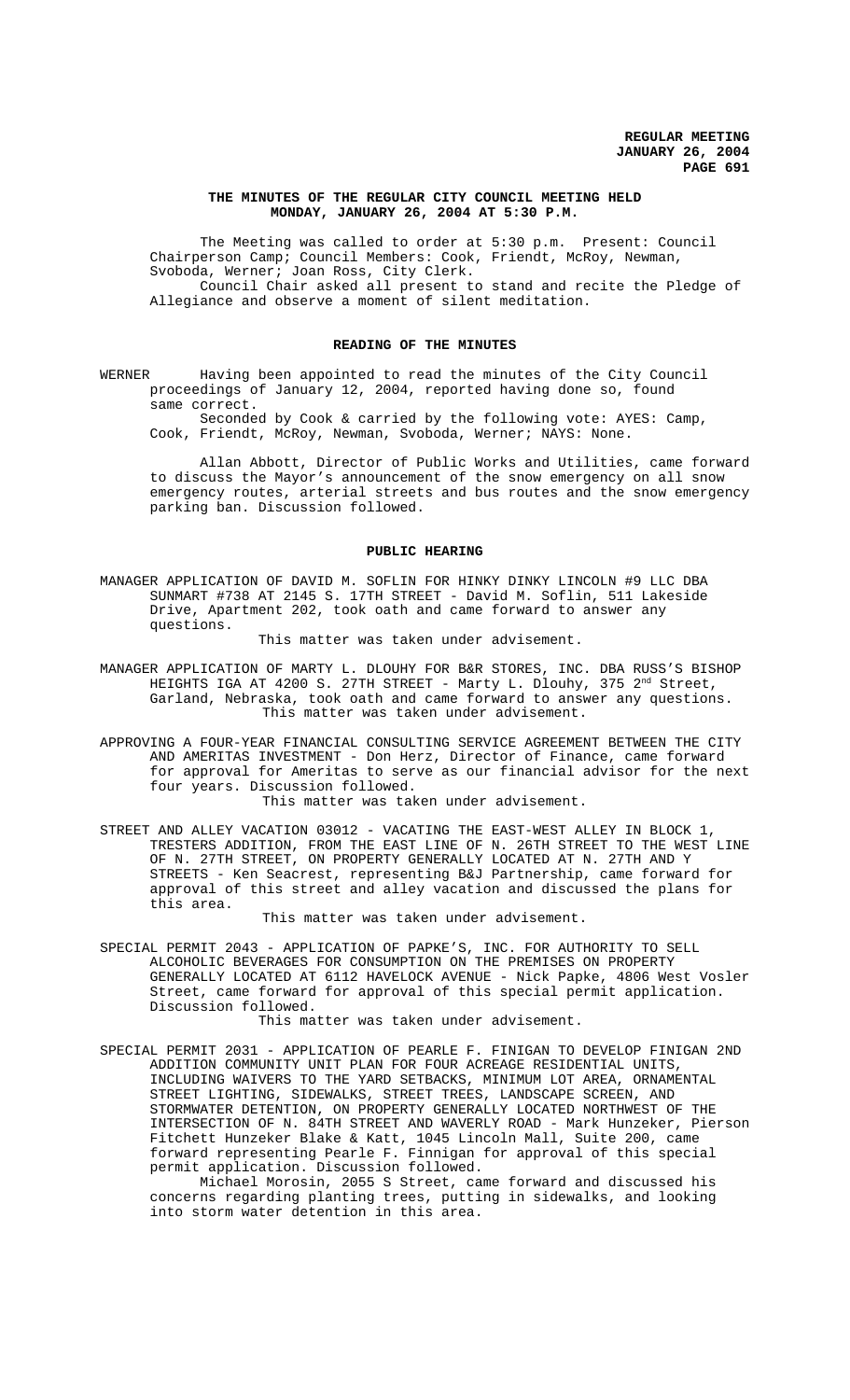> Ray Hill, Planning Department, came forward to answer any questions regarding this special permit and his deferral recommendation. Discussion followed. Mark Hunzeker, came forward for rebuttal. Discussion followed. This matter was taken under advisement.

## **MISCELLANEOUS BUSINESS**

Michael Morosin, 2055 S Street, came forward to discuss his opinion of the importance of allowing the public to come forward and express their concerns. He also stated that 5 minutes was not long enough to present their concerns.

This matter was taken under advisement.

### **\*\* END OF PUBLIC HEARING \*\***

# **COUNCIL ACTION**

## **LIQUOR RESOLUTIONS**

MANAGER APPLICATION OF DAVID M. SOFLIN FOR HINKY DINKY LINCOLN #9 LLC DBA SUNMART #738 AT 2145 S. 17TH STREET - CLERK read the following resolution, introduced by Terry Werner, who moved its adoption for approval:

A-82546 WHEREAS, Hinky Dinky Lincoln #9 LLC dba Sunmart located at 2145 S.  $17<sup>th</sup>$  Street, Lincoln, Nebraska has been approved for a Retail Class "D" liquor license, and now requests that David M. Soflin be named manager; WHEREAS, David M. Soflin appears to be a fit and proper person to manage said business.

NOW, THEREFORE, BE IT RESOLVED by the City Council of the City of Lincoln, Nebraska:

That after hearing duly had as required by law, consideration of he facts of this application, the Nebraska Liquor Control Act, and the pertinent City ordinances, the City Council recommends that David M. Soflin be approved as manager of this business for said licensee. The City Clerk is directed to transmit a copy of this resolution to the Nebraska Liquor Control Commission.

Introduced by Terry Werner Seconded by Svoboda & carried by the following vote: AYES: Camp, Cook, Friendt, McRoy, Newman, Svoboda, Werner; NAYS: None.

MANAGER APPLICATION OF MARTY L. DLOUHY FOR B&R STORES, INC. DBA RUSS'S BISHOP HEIGHTS IGA AT 4200 S. 27TH STREET - CLERK read the following resolution, introduced by Terry Werner, who moved its adoption for approval:<br><u>A-82547</u> WHE

WHEREAS, B&r Stores, Inc. dba Russ's Bishop Heights IGA located at  $\frac{1}{4}$ 200 S 27<sup>th</sup> Street, Lincoln, Nebraska has been approved for a Retail Class "D" liquor license, and now requests that Marty L. Dlouhy be named manager;

WHEREAS, Marty L. Dlouhy appears to be a fit and proper person to manage said business.

NOW, THEREFORE, BE IT RESOLVED by the City Council of the Cit of Lincoln, Nebraska:

That after hearing duly had as required by law, consideration of the facts of this application, the Nebraska Liquor Control Act, and the pertinent City ordinances, the City Council recommends that Marty L. Dlouhy be approved as manager of this business for said licensee. The City is directed to transmit a copy of this resolution to the Nebraska Liquor Control Commission.

Introduced by Terry Werner Seconded by Svoboda & carried by the following vote: AYES: Camp, Cook, Friendt, McRoy, Newman, Svoboda, Werner; NAYS: None.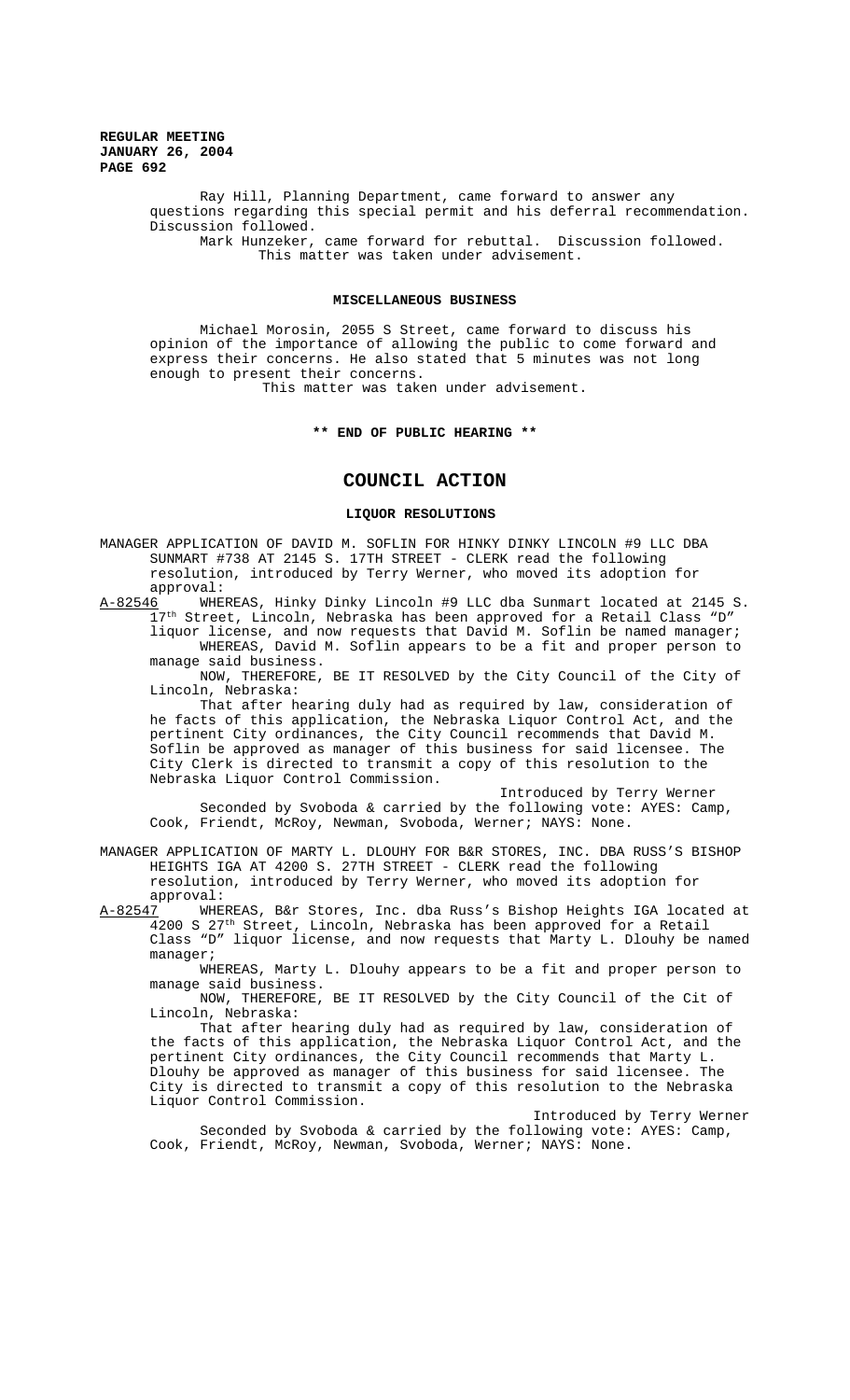#### **ORDINANCES - 2ND READING**

- APPROVING A FOUR-YEAR FINANCIAL CONSULTING SERVICE AGREEMENT BETWEEN THE CITY AND AMERITAS INVESTMENT - CLERK read an ordinance, introduced by Patte Newman, approving an agreement between the City of Lincoln and Ameritas Investment Corp. for the provision of financial consulting services to the City of Lincoln, the second time.
- STREET NAME CHANGE 03008 NAMING THE NEW STREET CONSTRUCTED AS PART OF THE A STREET OVERPASS PROJECT AS S.W. 1ST STREET, GENERALLY LOCATED AT S.W. 1ST AND WEST A STREETS - CLERK read an ordinance, introduced by Patte Newman, naming the new street constructed as part of the A Street Overpass Project as S.W.  $1^\text{st}$  Street located generally at S.W.  $1^\text{st}$  Street and West A Street, as recommended by the Street Name Committee, the second time.
- STREET AND ALLEY VACATION 03012 VACATING THE EAST-WEST ALLEY IN BLOCK 1, TRESTERS ADDITION, FROM THE EAST LINE OF N. 26TH STREET TO THE WEST LINE OF N. 27TH STREET, ON PROPERTY GENERALLY LOCATED AT N. 27TH AND Y STREETS - CLERK read an ordinance, introduced by Patte Newman, vacating the east-west alley in Block 1, Tresters Addition, from the east line of N. 26<sup>th</sup> Street to the west line of N. 27<sup>th</sup> Street, and retaining title thereto in the City of Lincoln, Lancaster County, Nebraska, the second time.

#### **RESOLUTIONS**

APPLICATION OF NEBRASKA AGRI-BUSINESS ASSOCIATION AT 1335 H STREET, SUITE 100, TO CONDUCT A RAFFLE WITHIN THE CITY OF LINCOLN FROM JANUARY 27, 2004 THROUGH JANUARY 29, 2004 - CLERK read the following resolution,

introduced by Ken Svoboda, who moved its adoption:<br>A-82548 WHEREAS, Nebraska Agri-Business Association WHEREAS, Nebraska Agri-Business Association has made application for a permit to conduct a raffle in the City of Lincoln pursuant to Chapter 9.32 of the Lincoln Municipal Code; and

WHEREAS, said application complies with all of the requirements of Section 9.32.030 of the Lincoln Municipal Code.

NOW, THEREFORE, BE IT RESOLVED by the City Council of the City of Lincoln, Nebraska:

That, after public hearing duly had as required by Section 9.32.050 of the Lincoln Municipal Code, the City Council does hereby grant a permit to Nebraska Agri-Business Association to conduct a raffle in the City of Lincoln in accordance with the application filed by Robert Anderson. The City Clerk is directed to issue a permit upon the payment by the applicant of the required fee, said permit to be valid only for the specific lotteries described in said application and only for a period of one year from the date of approval of this resolution. Said permit shall be subject to all of the conditions and requirements of Chapter 9.32 of the Lincoln Municipal Code.

BE IT FURTHER RESOLVED that pursuant to Section 9.32.080 of the Lincoln Municipal Code, a tax of 5% is imposed upon the gross proceeds received from the sale of raffle chances or tickets within the City of Lincoln, which tax shall be due no later than sixty (60) days after the conclusion of each raffle to be conducted hereunder, and if unpaid at that time, shall thereafter be delinquent.

Introduced by Ken Svoboda Seconded by Friendt & carried by the following vote: AYES: Camp, Cook, Friendt, McRoy, Newman, Svoboda, Werner; NAYS: None.

- APPLICATION OF ST. PATRICK'S CHURCH AT 6126 MORRILL AVENUE TO CONDUCT A LOTTERY WITHIN THE CITY OF LINCOLN FROM JANUARY 30, 2004 THROUGH MARCH 17, 2004 - CLERK read the following resolution, introduced by Ken Svoboda, who moved its adoption:
- A-82549 WHEREAS, St. Patrick's Church has made application for a permit to conduct a lottery in the City of Lincoln pursuant to Chapter 9.32 of the Lincoln Municipal Code; and

WHEREAS, said application complies with all of the requirements of Section 9.32.030 of the Lincoln Municipal Code.

NOW, THEREFORE, BE IT RESOLVED by the City Council of the City of Lincoln, Nebraska:

That, after public hearing duly had as required by Section 9.32.50 of the Lincoln Municipal Code, the City Council does hereby grant a permit to St. Patrick's Church to conduct a lottery in the City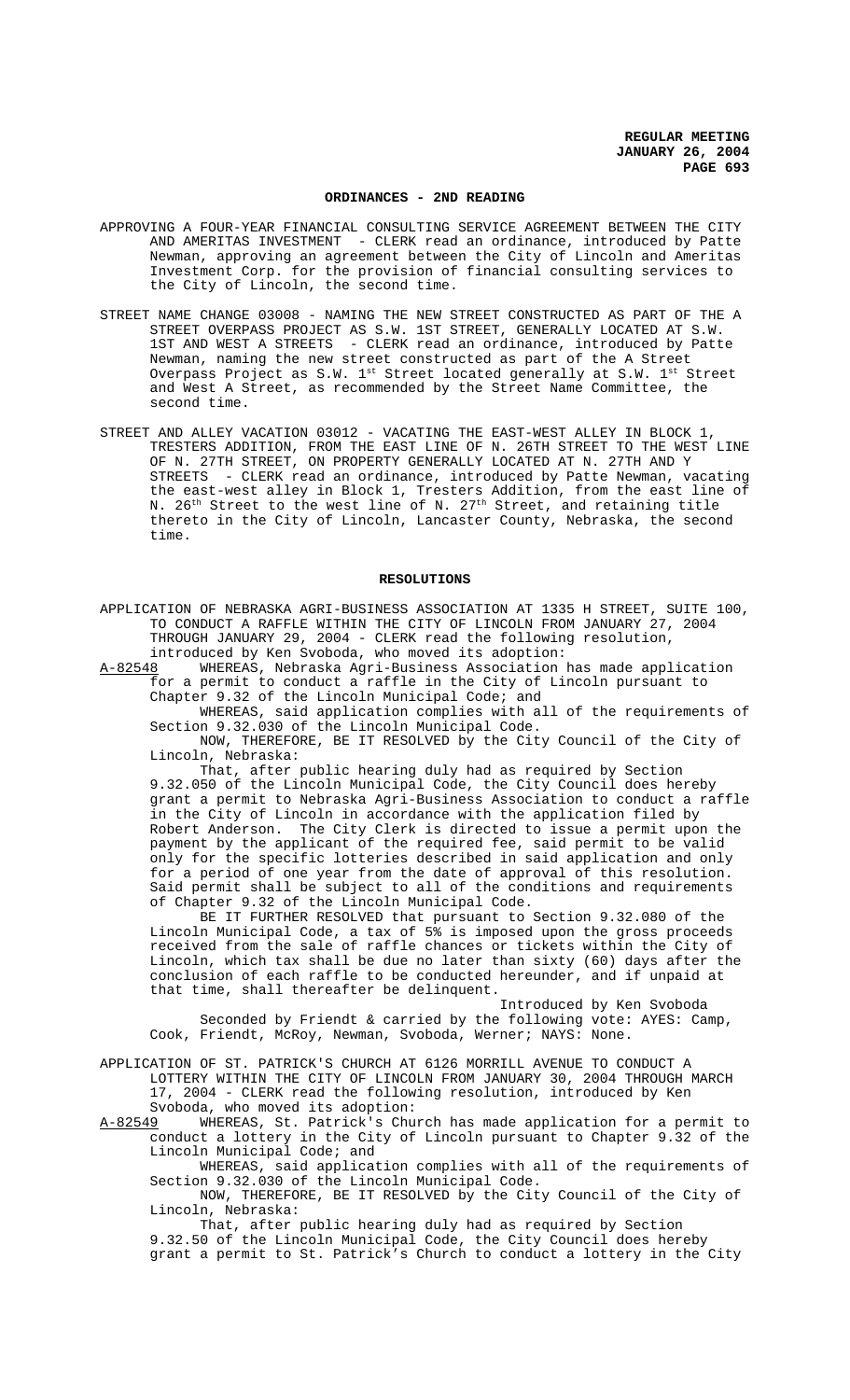of Lincoln in accordance with the application filed by Stan Fraas. The City Clerk is directed to issue a permit upon the payment by the applicant of the required fee, said permit to be valid only for the specific lotteries described in said application and only for a period of one year from the date of approval of this resolution. Said permit shall be subject to all of the conditions and requirements of Chapter 9.32 of the Lincoln Municipal Code.

BE IT FURTHER RESOLVED that pursuant to Section 9.32.080 of the Lincoln Municipal Code, a tax of 5% is imposed upon the gross proceeds received from the sale of raffle chances or tickets within the City of Lincoln, which tax shall be due no later than sixty (60) days after the conclusion of each raffle to be conducted hereunder, and if unpaid at that time, shall thereafter be delinquent.

Introduced by Ken Svoboda Seconded by Friendt & carried by the following vote: AYES: Camp, Cook, Friendt, McRoy, Newman, Svoboda, Werner; NAYS: None.

APPROVING BOB'S GRIDIRON GRILLE & PIGSKIN PUB AT 4201 S. 27TH STREET AS A KENO SATELLITE SITE - CLERK read the following resolution, introduced by Ken

Svoboda, who moved its adoption:<br>A-82550 WHEREAS, the City of Linco WHEREAS, the City of Lincoln and the County of Lancaster, Nebraska have entered into an Interlocal Agreement for the purposes of providing for joint City-County keno lottery; and

WHEREAS, the City has entered into a contract for the operation of keno type lottery with Lincoln's Big Red Keno, Ltd., a Nebraska limited partnership; and

WHEREAS, Section 5 of the Interlocal Agreement and Section 3(b) of the Keno contract grant the City the authority to approve all satellite locations within the corporate limits of Lincoln; and

WHEREAS, all requirements under the Interlocal Agreement and the Keno contract governing the establishment and location of keno satellite sites have been met.

NOW, THEREFORE, BE IT RESOLVED by the City Council of the City of Lincoln, Nebraska that a keno satellite site is hereby authorized at the location of Bob's Gridiron Grille & Pigskin Pub, 4200 S. 27th Street, Lincoln, NE 68502.

The City Clerk is directed to return an executed copy of this Resolution to Bob's Gridiron Grille & Pigskin Pub, and a copy to Lincoln's Big Red Keno, Ltd.

Introduced by Ken Svoboda

Seconded by Werner & carried by the following vote: AYES: Camp, Cook, Friendt, McRoy, Newman, Svoboda, Werner; NAYS: None.

SPECIAL PERMIT 2043 - APPLICATION OF PAPKE'S, INC. FOR AUTHORITY TO SELL ALCOHOLIC BEVERAGES FOR CONSUMPTION ON THE PREMISES ON PROPERTY GENERALLY LOCATED AT 6112 HAVELOCK AVENUE - CLERK read the following resolution, introduced by Ken Svoboda, who moved its adoption:<br>A-82551 WHEREAS, Papke's, Inc. has submitted an application desi

A-82551 WHEREAS, Papke's, Inc. has submitted an application designated as Special Permit No. 2043 for authority to sell alcoholic beverages for consumption on the premises generally located at 6112 Havelock Avenue, legally described as:

Lot 15, Block 15, Havelock, Lincoln, Lancaster County, Nebraska; and

WHEREAS, the real property adjacent to the area included within the site plan for this permit to sell alcoholic beverages on the premises will not be adversely affected; and

WHEREAS, said site plan together with the terms and conditions hereinafter set forth are consistent with the intent and purpose of Title 27 of the Lincoln Municipal Code to promote the public health, safety, and general welfare.

NOW, THEREFORE, BE IT RESOLVED by the City Council of the City of Lincoln, Nebraska:

That the application of Papke's, Inc., hereinafter referred to as "Permittee", to sell alcoholic beverages for consumption on the premises on property legally described above be and the same is hereby granted under the provisions of Section 27.63.680 of the Lincoln Municipal Code upon condition that operation of said licensed premises be in strict compliance with said application, the site plan, and the following additional express terms, conditions, and requirements:

1. This permit approves the sale of alcoholic beverages for consumption on the premises only.

2. The terms, conditions, and requirements of this resolution shall be binding and obligatory upon the Permittee, their successors,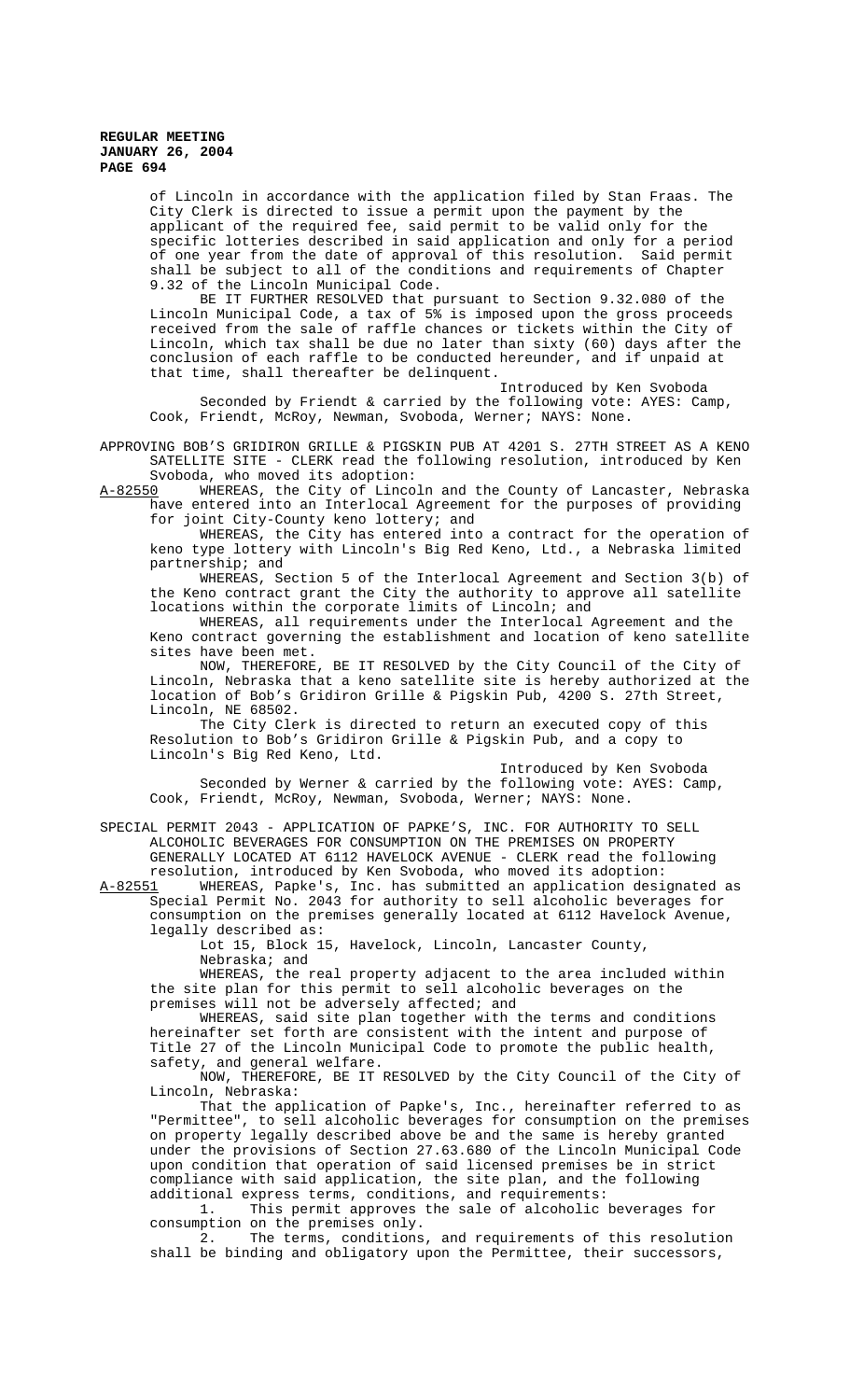and assigns. The building official shall report violations to the City Council which may revoke the special permit or take such other action as may be necessary to gain compliance.

3. The Permittee shall sign and return the City's letter of acceptance to the City Clerk within 30 days following approval of the special permit, provided, however, said 30-day period may be extended up to six months by administrative amendment. The City Clerk shall file a copy of the resolution approving the special permit and the letter of acceptance with the Register of Deeds, filing fees therefor to be paid in advance by the Permittee.

Introduced by Ken Svoboda

Seconded by Werner & carried by the following vote: AYES: Camp, Cook, Friendt, McRoy, Newman, Svoboda, Werner; NAYS: None.

SPECIAL PERMIT 2031 - APPLICATION OF PEARLE F. FINIGAN TO DEVELOP FINIGAN 2ND ADDITION COMMUNITY UNIT PLAN FOR FOUR ACREAGE RESIDENTIAL UNITS, INCLUDING WAIVERS TO THE YARD SETBACKS, MINIMUM LOT AREA, ORNAMENTAL STREET LIGHTING, SIDEWALKS, STREET TREES, LANDSCAPE SCREEN, AND STORMWATER DETENTION, ON PROPERTY GENERALLY LOCATED NORTHWEST OF THE INTERSECTION OF N. 84TH STREET AND WAVERLY ROAD - CLERK read the following resolution, introduced by Ken Svoboda, who moved its adoption:<br>A-82552 MHEREAS, Pearle F. Finigan has submitted an application designated

WHEREAS, Pearle F. Finigan has submitted an application designated as Special Permit No. 2031 for authority to develop Finigan 2nd Addition Community Unit Plan consisting of four acreage residential units on property located northwest of the intersection of North 84th Street and Waverly Road, and legally described to wit:

The Northeast Quarter of the Southeast Quarter and a portion of Lot 9 I.T., located in Section 10, Township 11 North, Range 7 East of the 6th P.M., Lancaster County, Nebraska, and more fully described as follows: Beginning at the north 1/16 corner of the Southeast Quarter of said Section 10 and extending thence south 89 degrees 18 minutes 40 seconds east, a distance of 1315.75 feet; thence south 00 degrees 11 minutes 32 seconds east, 2037.56 feet; thence north 89 degrees 16 minutes 08 seconds west, 50.01 feet; thence south 00 degrees 11 minutes 32 seconds east, 550.07 feet; thence south 89 degrees 16 minutes 08 seconds east, 1249.56 feet; thence south 00 degrees 11 minutes 32 seconds east, 1268.33 feet; thence south 89 degrees 17 minutes 24 seconds east, 16.13 feet; thence north 00 degrees 11 minutes 43 seconds west, 1318.34 feet to the point of beginning, containing an area of 77.032 acres more or less;

WHEREAS, the real property adjacent to the area included within the site plan for this community unit plan will not be adversely affected; and

WHEREAS, said site plan together with the terms and conditions hereinafter set forth are consistent with the intent and purpose of Title 27 of the Lincoln Municipal Code to promote the public health, safety, and general welfare.

NOW, THEREFORE, BE IT RESOLVED by the City Council of the City of Lincoln, Nebraska:

That the application of Pearle F. Finigan, hereinafter referred to as "Permittee", to develop Finigan 2nd Addition Community Unit Plan consisting of four dwelling units, on the property legally described above, be and the same is hereby granted under the provisions of Section 27.63.320 and Chapter 27.65 of the Lincoln Municipal Code upon condition that construction and operation of said community unit plan be in strict compliance with said application, the site plan, and the following additional express terms, conditions, and requirements:<br>1. This permit approves four single family lots and the

This permit approves four single family lots and the following waivers:

- a. A waiver to the sidewalk, street lights, landscape screen, stormwater detention and street tree land subdivision requirements since the area is of larger lots, rural in nature, and the subdivision will not be annexed.
- b. A modification to the land subdivision requirements to permit a block length in excess of 1320' along the north, south, east, and west perimeter of this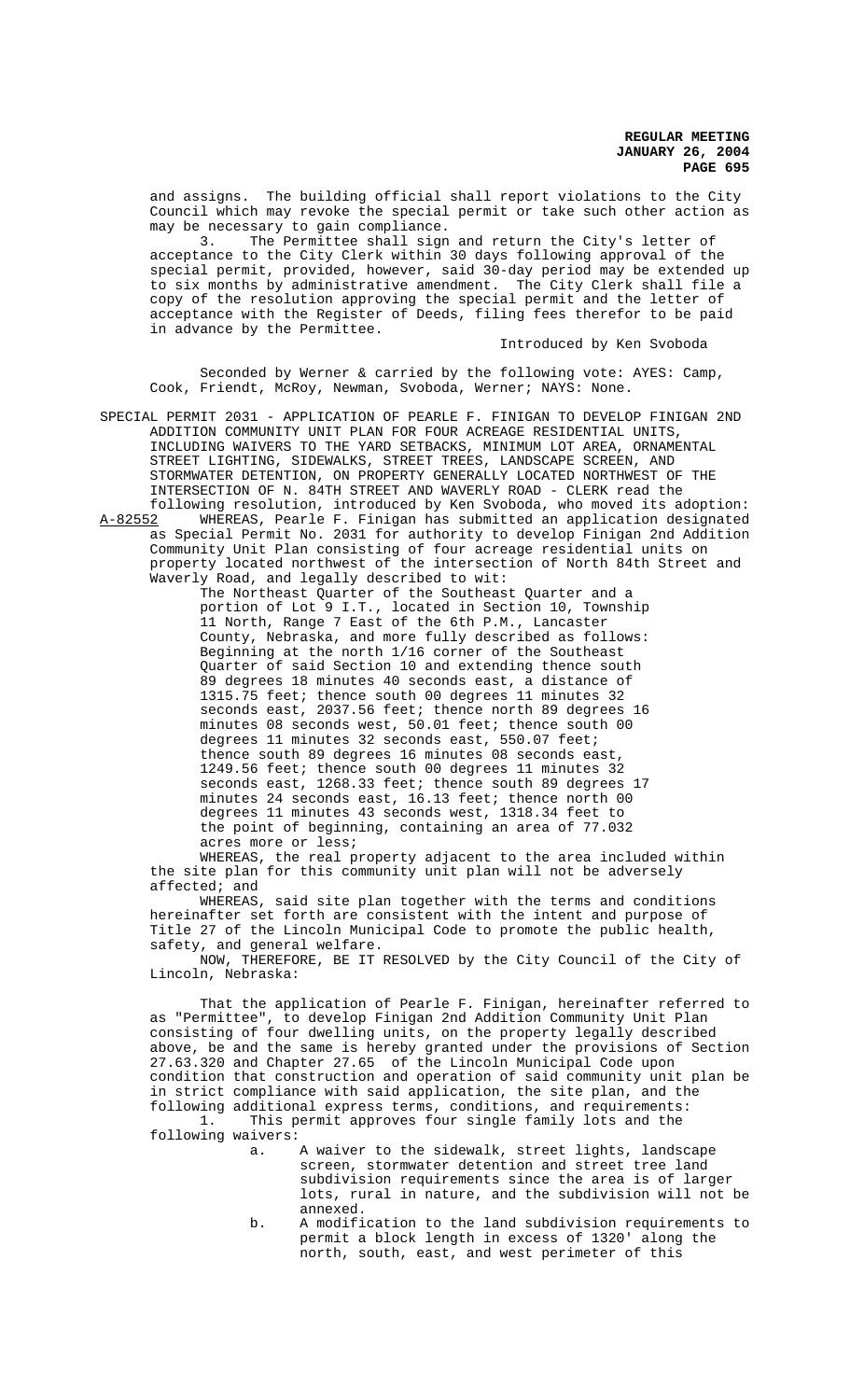subdivision.

- c. A waiver of the AG Agricultural District setback requirements as shown on the final plan.
- d. A waiver of the AG Agricultural District 20 acre minimum lot area requirement to allow the clustering of three acre lots.
- 2. Before receiving building permits:
	- a. The Permittee must submit an acceptable, revised, and reproducible final plan.
	- b. The Permittee must submit six prints and a permanent reproducible final site plan as approved by the City Council.
	- c. The construction plans must conform to the approved plans.
	- d. Final Plats within the area of this special permit shall be approved by the City/County Board.
	- e. The required easements as shown on the site plan must be recorded with the Register of Deeds.
	- f. The County Board must approve the following associated requests:<br>i. Fin
		- i. Finigan 2nd Addition Preliminary Plat #03007.<br>ii. County Special Permit 204.
		- ii. County Special Permit 204.<br>iii. The County Engineer has ap
		- The County Engineer has approved an agreement for street maintenance.
		- iv. A waiver to the sidewalk, street lights, landscape screen, stormwater detention and street tree land subdivision requirements since the area is of larger lots, rural in nature, and the subdivision will not be annexed.
		- v. A modification to the land subdivision requirements to permit a block length in excess of 1320' along the north, south, east, and west perimeter of this subdivision.
		- vi. A waiver of the AG Agricultural District setback requirements as shown on the final plan.
		- vii. A waiver of the AG Agricultural District 20 acre minimum lot area requirement to allow the clustering of three acre lots.

3. Before occupying this community unit plan, all development and construction must be completed in conformance with the approved plans.

Before occupying this community unit plan, the City/County Health Department must approve the water and waste water systems.

5. All privately-owned improvements must be permanently maintained by the owner or an appropriately established homeowners association approved by the City Attorney.

6. The site plan approved by this permit shall be the basis for all interpretations of setbacks, yards, locations of buildings, location of parking and circulation elements, and similar matters.

7. The terms, conditions, and requirements of this resolution shall be binding and obligatory upon the Permittee, successors, and assigns. The building official shall report violations to the City Council which may revoke the special permit or take such other action as may be necessary to gain compliance.<br>8. The Permittee shall sign

The Permittee shall sign and return the City's letter of acceptance to the City Clerk within 30 days following approval of the special permit, provided, however, said 30-day period may be extended up to six months by administrative amendment. The City Clerk shall file a copy of the resolution approving the special permit and the letter of acceptance with the Register of Deeds, filing fees therefor to be paid in advance by the Permittee.

Introduced by Ken Svoboda Seconded by Werner & carried by the following vote: AYES: Camp, Cook, Friendt, McRoy, Svoboda, Werner; NAYS: Newman.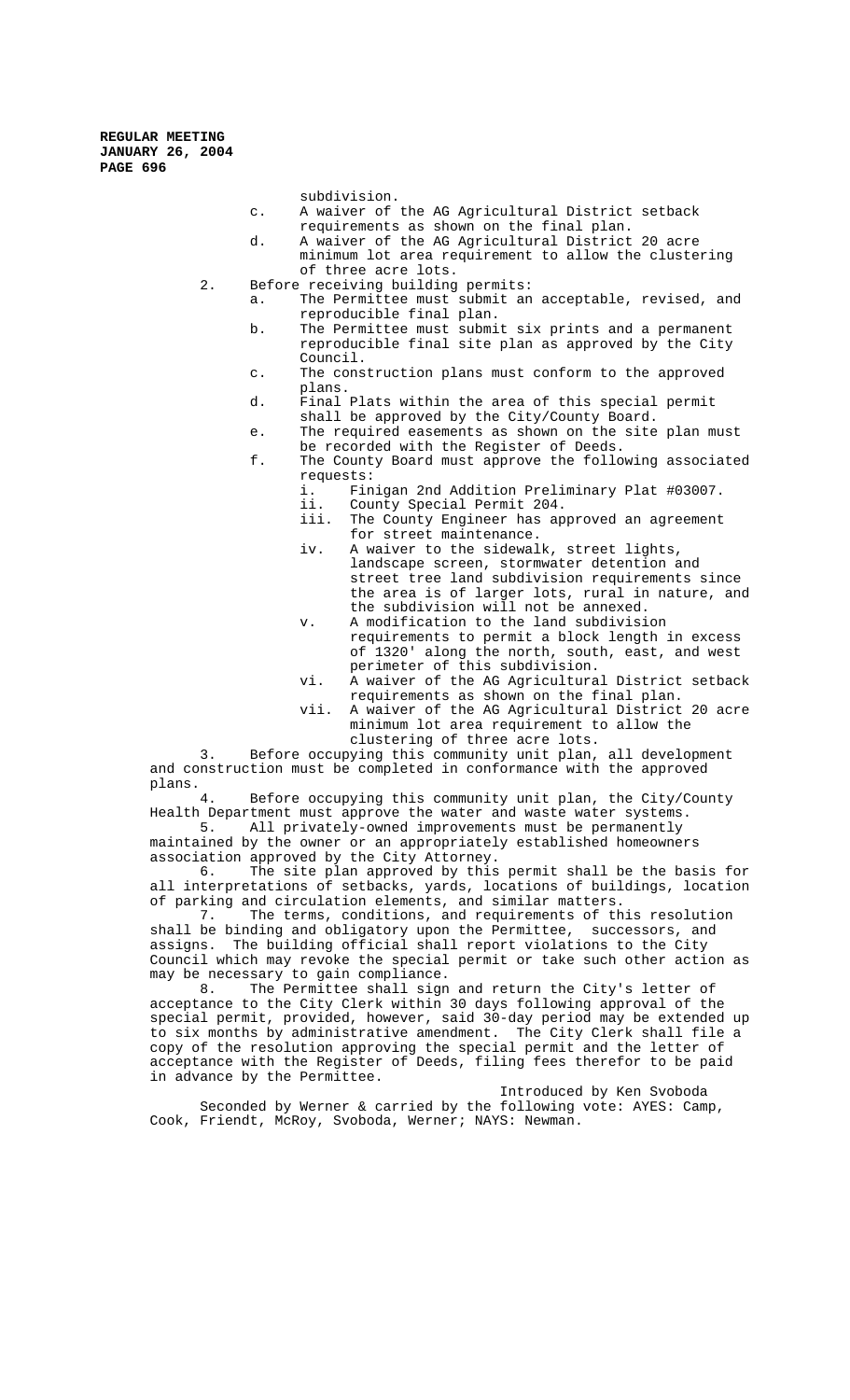REAPPOINTING MICHAEL AYARS AND JERRY SHOECRAFT TO THE LINCOLN ELECTRIC SYSTEM ADMINISTRATIVE BOARD FOR THREE-YEAR TERMS EXPIRING DECEMBER 31, 2006 - CLERK read the following resolution, introduced by Ken Svoboda, who moved its adoption:

A-82553 BE IT RESOLVED by the City Council of the City of Lincoln, Nebraska:

That the reappointment of Michael Ayars and Jerry Shoecraft to the Lincoln Electric System Administrative Board for three-year terms expiring December 31, 2006 is hereby approved.

Introduced by Ken Svoboda Seconded by Friendt & carried by the following vote: AYES: Camp, Cook, Friendt, McRoy, Newman, Svoboda, Werner; NAYS: None.

APPOINTING KATHY CAMPBELL TO THE LINCOLN ELECTRIC SYSTEM ADMINISTRATIVE BOARD FOR A THREE-YEAR TERM EXPIRING DECEMBER 31, 2006 - CLERK read the

following resolution, introduced by Ken Svoboda, who moved its adoption:<br>A-82554 BE IT RESOLVED by the City Council of the City of Lincoln, BE IT RESOLVED by the City Council of the City of Lincoln, Nebraska:

That the appointment of Kathy Campbell to the Lincoln Electric System Administrative Board for a three-year term expiring December 31, 2006 is hereby approved.

Introduced by Ken Svoboda Seconded by Friendt & carried by the following vote: AYES: Camp, Cook, Friendt, McRoy, Newman, Svoboda, Werner; NAYS: None.

SETTING THE HEARING DATE OF MONDAY, FEBRUARY 9, 2004, AT 1:30 PM FOR APP. OF R FOX, INC. DBA RED FOX STEAK HOUSE OF A REQUEST FOR ADDITION TO THEIR ESTABLISHMENT AT 1339 WEST "O" STREET - CLERK read the following resolution, introduced by Ken Svoboda, who moved its adoption:

A-82555 BE IT RESOLVED by the City Council, of the City of Lincoln, that a hearing date is hereby set for Monday, February 9, 2004, at 1:30 p.m. or as soon thereafter as possible in the City Council Chambers, County-City Building, 555 S. 10<sup>th</sup> Street, Lincoln, NE, for the App. of R Fox, Inc. dba Red Fox Steak House for an addition to premise at 1339 West "O" Street.

If the Police Dept. is unable to complete the investigation by said time, a new hearing date will be set.

Introduced by Ken Svoboda Seconded by Werner & carried by the following vote: AYES: Camp, Cook, Friendt, McRoy, Newman, Svoboda, Werner; NAYS: None.

SETTING THE HEARING DATE OF MONDAY, FEBRUARY 9, 2004, AT 1:30 PM FOR APP. OF RAMOS PIZZA INC. DBA RAMOS PIZZA PUB BUSTER'S BBQ FOR A CLASS I LIQUOR LICENSE AT 2435 SOUTH  $48^{TH}$  STREET - CLERK read the following resolution, introduced by Ken Svoboda, who moved its adoption:<br>A-82556 BE IT RESOLVED by the City Council, of the Ci

BE IT RESOLVED by the City Council, of the City of Lincoln, that a hearing date is hereby set for Monday, February 9, 2004, at 1:30 p.m. or as soon thereafter as possible in the City Council Chambers, County-City Building, 555 S. 10<sup>th</sup> Street, Lincoln, NE, for the App. of Ramos Pizza Inc. dba Ramos Pizza Pub Buster's BBQ for a Class I Liquor License at 2435 South 48<sup>th</sup> Street.

If the Police Dept. is unable to complete the investigation by said time, a new hearing date will be set.

Introduced by Ken Svoboda Seconded by Werner & carried by the following vote: AYES: Camp, Cook, Friendt, McRoy, Newman, Svoboda, Werner; NAYS: None.

#### **PETITIONS & COMMUNICATIONS**

INFORMAL PETITION TO CREATE A WATER DISTRICT FOR LOTS 2, 3, 4, 5 AND 7 OF STEVENS RIDGE ESTATES SUBMITTED BY MARK AND DEANNA HUTCHINS - CLERK presented said petition which was referred to the Public Works Dept.

REPORT OF UNL MICROBIOLOGIST FOR WATER TESTING FOR THE MONTH OF DECEMBER, 2003 - CLERK presented said report which was placed on file in the Office of the City Clerk.

INFORMAL PETITION TO CREATE WATER DISTRICT FOR THE PROPERTY AT 2400 SOUTH FOLSOM COURT THAT WAS INCLUDED IN THE YANKEE HILL ANNEXATION SUBMITTED BY MICHAEL JORGENSEN OF STEEL FABRICATORS INC. - CLERK presented said petition which was referred to the Public Works Dept.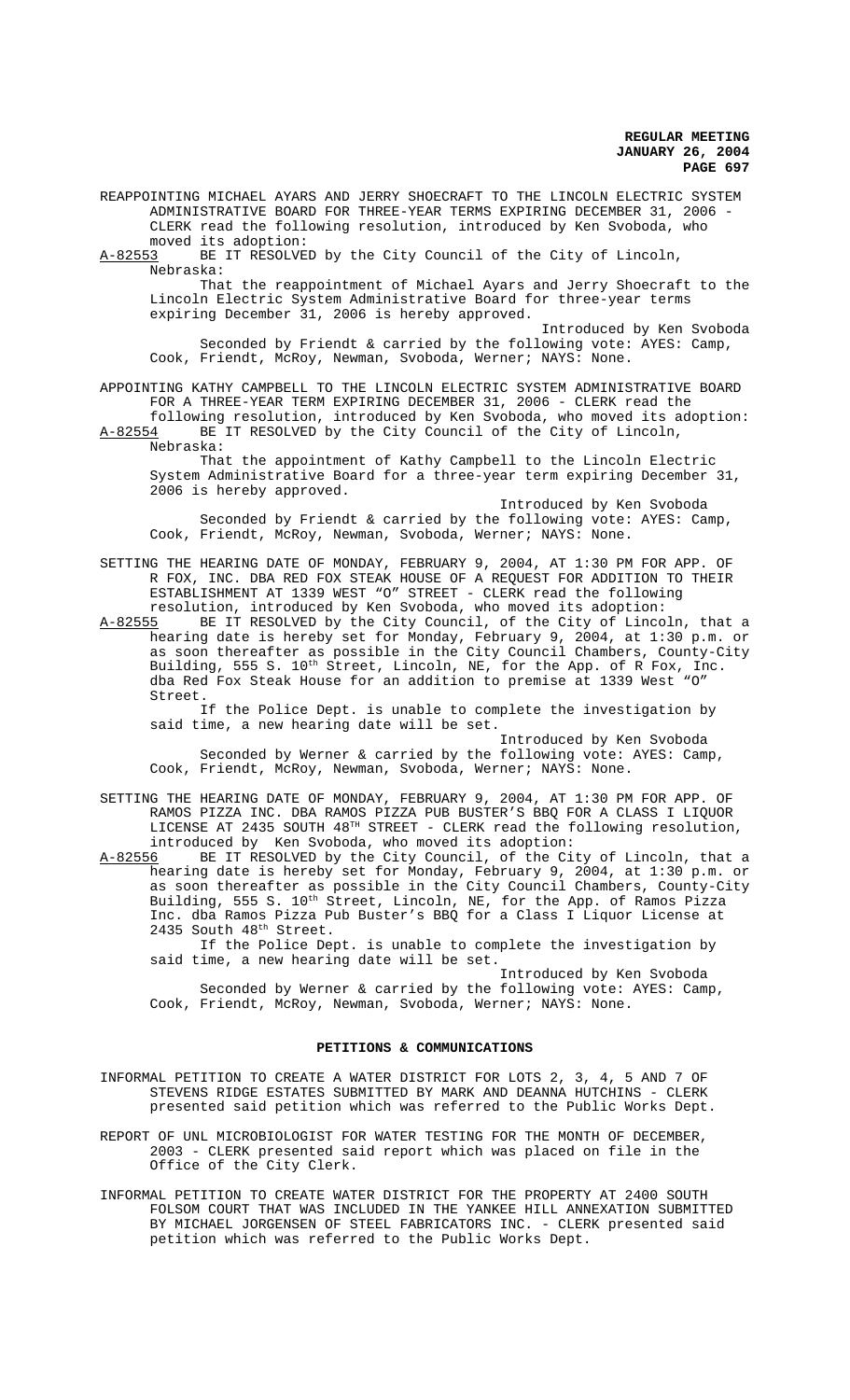INFORMAL PETITION TO CREATE ALLEY RE-PAVING DISTRICT BETWEEN 16TH TO 17TH AND FROM "O" TO "P" STREET, EAST/WEST ALLEY SUBMITTED BY MONTE D. WILSON OF NEBRASKA MATTRESS COMPANY - CLERK presented said petition which was referred to the Public Works Dept.

THE FOLLOWING WERE REFERRED TO PLANNING DEPARTMENT:

Change of Zone HP 79 - App. of Alpha Xi Delta Building Association, from B-4 to B-4 with a landmark designation on property generally located at N. 16<sup>th</sup> Street and "R" Street.

Change of Zone HP 80 - App. of Michael and Carol James, from R-5 to R-

- 5 with a landmark designation on property located at 145 S. 28<sup>th</sup> Street. Change of Zone 3421 - App. of Chameleon & Co. from H-3 Highway Commercial District to R-3 Residential District, on property generally located at N. 1st Street and W. Charleston Street.
- Change of Zone 04003 App. of Director of Planning to amend Sections 27.63.680 and 27.63.685 of the LMC relating to the sale of alcoholic beverages for consumption on the and off the premises and to delete provisions prohibiting approval of the special permits by the Planning Commission, and repealing Sections 27.63.680 and 27.63.685 of the LMC as hitherto existing.
- Special Permit 1928A App. of Chameleon & Co., Dinerstein Company, and Dr. Robert White, amendment to the Oak Creek Apartments Community Unit Plan to add approximately 172 units, with a request to waive landscape screening, on property generally located at N.  $1^{st}$  Street and W. Charleston Street.
- Special Permit 04001 App. of U.S. Cellular Wireless Communications for a wireless facility with a request to waive landscape screening on property generally located at N. 70<sup>th</sup> Street and Fletcher Avenue.
- Special Permit 04002 App. of Mark Seacrest of Sunrise Coffee Co., for the authority to sell alcoholic beverages for consumption on the premises, on property located at 1265 S. Cotner Boulevard.

#### **REPORTS OF CITY OFFICERS**

Clerk's letter and Mayor's approval of ordinances and resolutions passed by council on January 12, 2004 - CLERK presented said report which was placed on file in the Office of the City Clerk.

Investment of funds for January 5 thru January 9, 2004 – CLERK read the following resolution, introduced by Ken Svoboda, who moved its adoption:<br>A-82557 BE IT HEREBY RESOLVED BY THE CITY COUNCIL of the City of Lincoln, BE IT HEREBY RESOLVED BY THE CITY COUNCIL of the City of Lincoln, Nebraska: That the attached list of investments be confirmed and approved, and the City Treasurer is hereby directed to hold said investments until maturity unless otherwise directed by the City Council.

Introduced by Ken Svoboda Seconded by Werner & carried by the following vote: AYES: Camp, Cook, Friendt, McRoy, Newman, Svoboda, Werner; NAYS: None.

Investment of funds for January 12 thru January 23, 2004- CLERK read the following resolution, introduced by Ken Svoboda, who moved its adoption:

A-82558 BE IT HEREBY RESOLVED BY THE CITY COUNCIL of the City of Lincoln, Nebraska: That the attached list of investments be confirmed and approved, and the City Treasurer is hereby directed to hold said investments until maturity unless otherwise directed by the City Council.

Introduced by Ken Svoboda Seconded by Werner & carried by the following vote: AYES: Camp, Cook, Friendt, McRoy, Newman, Svoboda, Werner; NAYS: None.

- Report from city Treasurer Telecommunication occupation Tax for the months of October thru December, 2003: Birch Telecom Inc, Claricom Networks LLC, Matrix Telecom Inc; November, 2003: NE Tech & Telecom Inc, Cincinnati Bell; December, 2003: Aquila, Nextel West Corp, NOS Comm Inc, Cellular One, Lightyear Comm Inc, Touch 1 Comm Inc, D & D Comm Inc, LDMI Telecom Inc, Globalcom Inc, Tri-M Comm Inc, ATS Mobile Telephone Co, Telecorp Comm Inc, ATT Wireless PCS LLC, NOSVA Limited Partnership, GTC Telecom Corp, Excel Telecom Inc, VarTec Telecom Inc, and Business Telecom, Inc.
- Report from City Treasurer of Franchise tax for the month of December, 2003 from Aquila - CLERK presented said report which was placed on file in the Office of the City Clerk.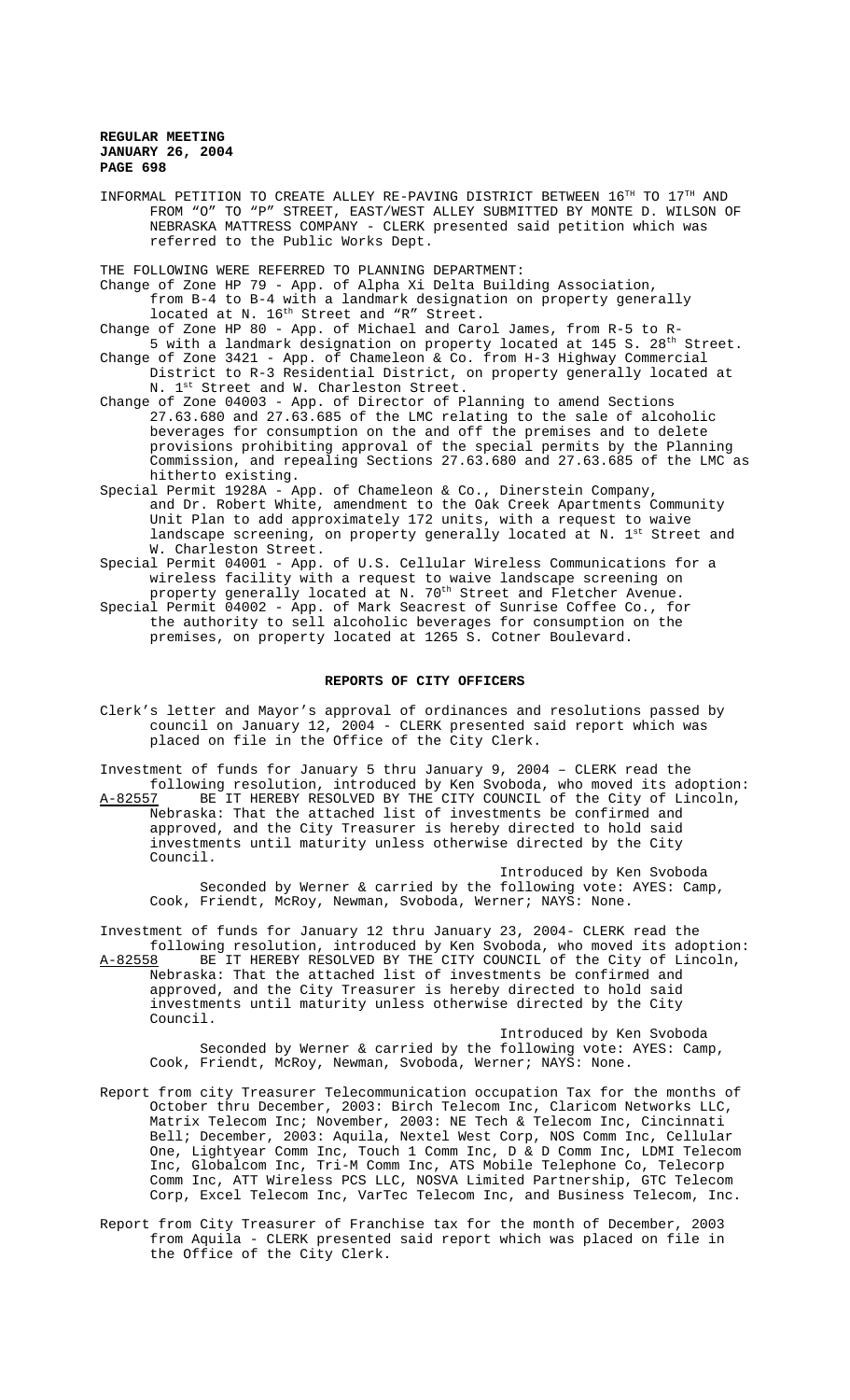Report from City Treasurer of City Cash on hand at the close of business December 31, 2003 - CLERK presented said report which was placed on file in the Office of the City Clerk.

#### ORDINANCES - 1<sup>st</sup> READING

- CHANGE OF ZONE 3428 AMENDING TITLE 27 OF THE LINCOLN MUNICIPAL CODE BY ADDING NEW SECTIONS 27.11.090, 27.13.090, AND 27.15.090 TO REQUIRE APPLICATIONS FOR BUILDING PERMITS FOR NEW CONSTRUCTION OF PRINCIPAL BUILDINGS ON PROPERTY LOCATED WITHIN THE R-1, R-2, AND R-3 RESIDENTIAL DISTRICTS, RESPECTIVELY, AND LOCATED WITHIN THE CITY LIMITS AS OF TO COMPLY WITH THE NEIGHBORHOOD DESIGN STANDARDS; AMENDING SECTIONS 27.17.090, 27.19.090, 27.21.090, 27.23.090, AND 27.24.090 TO PROVIDE THAT THE NEIGHBORHOOD DESIGN STANDARDS SHALL APPLY TO APPLICATIONS FOR BUILDING PERMITS FOR NEW CONSTRUCTION OF PRINCIPAL BUILDINGS ON PROPERTY LOCATED WITHIN THE R-4, R-5, R-6, R-7, AND R-8 RESIDENTIAL DISTRICTS, RESPECTIVELY, AND LOCATED WITHIN THE CITY LIMITS AS OF DECEMBER 31, 1949 - CLERK read an ordinance, introduced by Ken Svoboda, amending Title 27 of the Lincoln Municipal Code by adding new Sections 27.11.090, 27.13.090, and 27.15.090 to require applications for building permits for new construction of principal buildings on property located within the R-1, R-2, and R-3 Residential Districts, respectively, and located within the City limits as of December 31, 1949, to comply with the Neighborhood Design Standards; amending Sections 27.17.090, 27.19.090, 27.21.090, 27.23.090, and 27.24.090 to provide that the Neighborhood Design Standards shall apply to applications for building permits for new construction of principal buildings on property located within the R-4, R-5, R-6, R-7, and R-8 Residential Districts, respectively, and located within the City limits as of December 31, 1949, the first time.
- CHANGE OF ZONE 3429 APPLICATION OF WILLIAM KREIN FOR A CHANGE OF ZONE FROM R-4 RESIDENTIAL DISTRICT TO R-T RESIDENTIAL TRANSITION DISTRICT ON PROPERTY GENERALLY LOCATED AT S. 56TH STREET AND PINE LAKE ROAD - CLERK read an ordinance, introduced by Ken Svoboda, amending the Lincoln Zoning District maps attached to and made part of Title 27 of the Lincoln Municipal Code, as provided by Section 27.05.020 of the Lincoln Municipal Code, by changing the boundaries of the districts established and shown thereon, the first time.
- CHANGE OF ZONE 3431 AMENDING TITLE 27 OF THE LINCOLN MUNICIPAL CODE BY AMENDING SECTION 27.03.470 TO INCLUDE "MEDICAL TESTING LABORATORY" IN THE DEFINITION OF "OFFICE BUILDING"; AMENDING SECTIONS 27.27.030, 27.28.040, AND 27.37.020, TO ELIMINATE MEDICAL TESTING LABORATORIES AS A PERMITTED USE OR SPECIAL PERMIT USE IN THE O-3 OFFICE PARK DISTRICT, R-T RESIDENTIAL TRANSITION DISTRICT, AND B-5 PLANNED REGIONAL BUSINESS DISTRICT, RESPECTIVELY; AND AMENDING SECTION 27.63.390 TO ELIMINATE MEDICAL TESTING LABORATORIES AS A SPECIAL PERMITTED USE IN THE O-3 ZONING DISTRICT - CLERK read an ordinance, introduced by Ken Svoboda, amending Title 27 of the Lincoln Municipal Code by amending Section 27.03.470 to include "medical testing laboratory" in the definition of "office building"; amending Sections 27.27.030, 27.28.040, and 27.37.020, to eliminate medical testing laboratories as a permitted use or special permit use in the O-3 Office Park District, R-T Residential Transition District, and B-5 Planned Regional Business District, respectively; and amending Section 27.63.390 to eliminate medical testing laboratories as a special permitted use in the O-3 zoning district, the first time.
- CHANGE OF ZONE 3432 APPLICATION OF YASUFUKU USA, INC. FOR A CHANGE OF ZONE FROM H-3 HIGHWAY COMMERCIAL DISTRICT TO I-2 INDUSTRIAL PARK DISTRICT ON PROPERTY GENERALLY LOCATED AT N.W. 12TH STREET AND WEST BOND CIRCLE - CLERK read an ordinance, introduced by Ken Svoboda, amending the Lincoln Zoning District Maps attached to and made a part of Title 27 of the Lincoln Municipal Code, as provided by Section 27.05.020 of the Lincoln Municipal Code, by charging the boundaries of the districts established and shown thereon, the first time.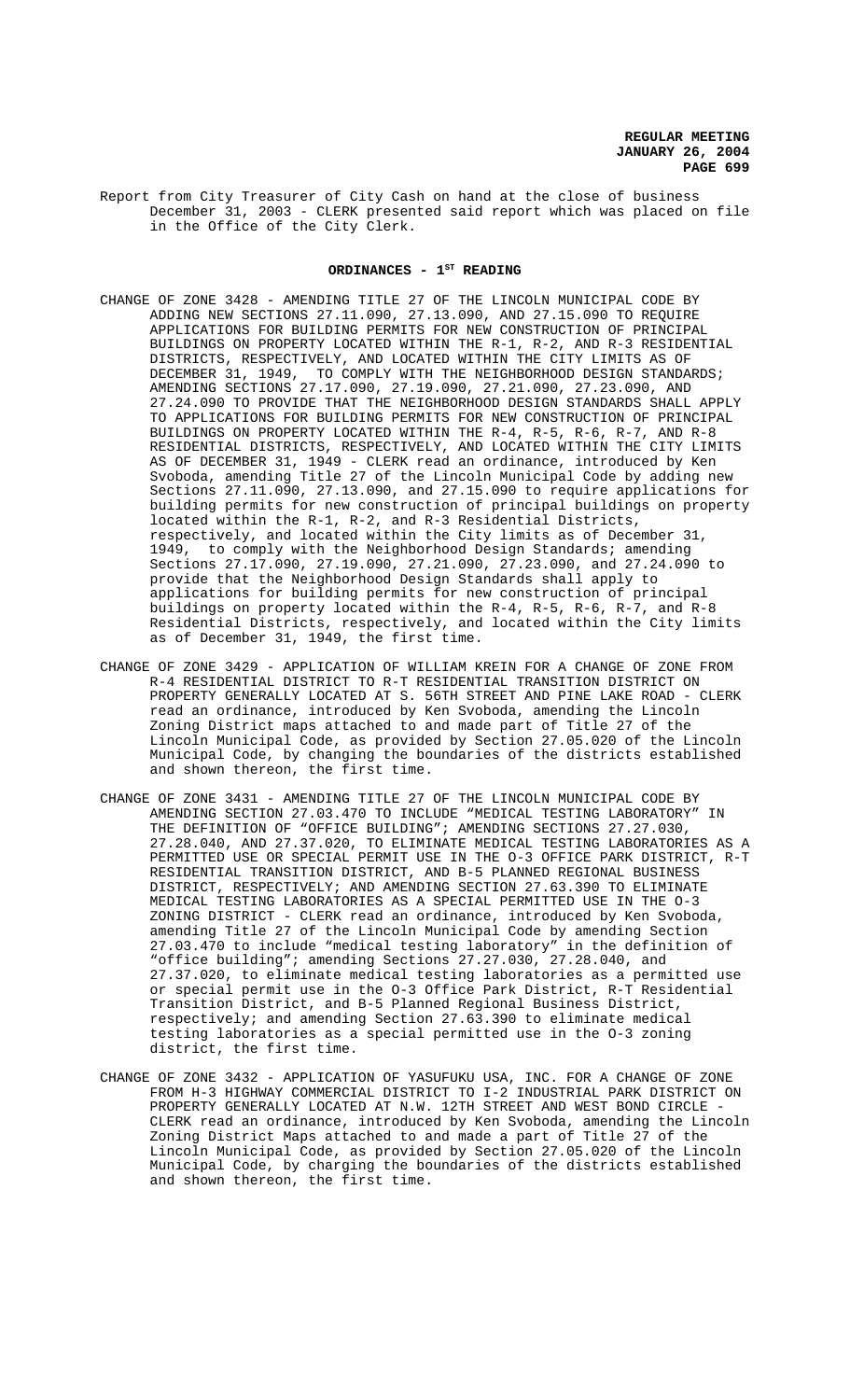- CHANGE OF ZONE 3433 APPLICATION OF GALLUP, INC. FOR A CHANGE OF ZONE FROM R-4 RESIDENTIAL DISTRICT TO O-3 OFFICE PARK DISTRICT, ON PROPERTY GENERALLY LOCATED AT HAVERFORD DRIVE AND L STREET - CLERK read an ordinance, introduced by Ken Svoboda, amending the Lincoln Zoning District Maps attached to and made a part of Title 27 of the Lincoln Municipal Code, as provided by Section 27.05.020 of the Lincoln Municipal Code, by changing the boundaries of the districts established and shown thereon, the first time.
- ADOPTED THE SUPPLEMENTS TO THE LINCOLN MUNICIPAL CODE DATED JUNE, 2003 AND DECEMBER 2003 AS PART OF THE OFFICIAL LINCOLN MUNICIPAL CODE - CLERK read an ordinance, introduced by Ken Svoboda, adopting the supplements to the Lincoln Municipal Code dated June, 2003; and December 2003 as part of the official Lincoln Municipal Code, the first time.

# ORDINANCES - 3<sup>RD</sup> READING

- AUTHORIZING AND PROVIDING FOR THE ISSUANCE OF HIGHWAY ALLOCATION FUND PLEDGE BONDS OF THE CITY OF LINCOLN, NEBRASKA IN AN AMOUNT NOT TO EXCEED \$35,000,000 - CLERK read an ordinance, introduced by Terry Werner, authorizing and providing for the issuance of highway allocation fund pledge bonds of the City of Lincoln, Nebraska in an amount not to exceed \$35,000,000, the third time.<br>WERNER Moved to pass the ordi
	- Moved to pass the ordinance as read.

Seconded by Friendt & carried by the following vote: AYES: Camp, Cook, Friendt, McRoy, Newman, Svoboda, Werner; NAYS: None. The ordinance, being numbered **#18290**, is recorded in Ordinance Book #25.

AMENDING THE LINCOLN CORPORATE LIMITS MAP BY ANNEXING APPROXIMATELY 186.7 ACRES OF PROPERTY GENERALLY LOCATED EAST OF SOUTH 84TH STREET BETWEEN OLD CHENEY ROAD AND PINE LAKE ROAD - CLERK read an ordinance, introduced by Patte Newman, annexing and including the below described land as part of the City of Lincoln, Nebraska and amending the Corporate Limits map attached to and made a part of Ordinance No.18208, to reflect the extension of the corporate limits boundary of the City of Lincoln, Nebraska established and shown thereon, the third time.

NEWMAN Moved to pass the ordinance as read.

Seconded by Friendt & carried by the following vote: AYES: Camp, Cook, Friendt, McRoy, Newman, Svoboda, Werner; NAYS: None. The ordinance, being numbered **#18291**, is recorded in Ordinance Book #25.

APPROVING A TRANSFER OF APPROPRIATIONS WITHIN THE PARKS AND RECREATION CAPITAL IMPROVEMENT PROGRAM ATHLETIC FUNDS IN THE AMOUNT OF \$75,000 FROM BUSINESS UNIT 409374.6138 UNI BALLFIELD LIGHTING TO BUSINESS UNIT 409312.6138 BALLFIELD RENOVATION TO PURCHASE AGRA LIME FOR IMPROVED DRAINAGE TO FIELDS AT ELK, HOLMES, DENSMORE AND MAHONEY PARKS - CLERK read an ordinance, introduced by Annette McRoy, approving the transfer of unspent and unencumbered appropriations and between certain capital improvement projects within the Parks and Recreation Department, the third time.

## MCROY Moved to pass the ordinance as read. Seconded by Svoboda & carried by the following vote: AYES: Camp, Cook, Friendt, McRoy, Newman, Svoboda, Werner; NAYS: None. The ordinance, being numbered **#18292**, is recorded in Ordinance Book #25.

CHANGE OF ZONE 3424 - APPLICATION OF EVERETT NEIGHBORHOOD ASSOCIATION FOR A CHANGE OF ZONE FROM R-4 RESIDENTIAL, R-5 RESIDENTIAL, R-6 RESIDENTIAL AND B-3 COMMERCIAL TO R-2 RESIDENTIAL, ON PROPERTY GENERALLY LOCATED BETWEEN 9TH AND 13TH STREETS, FROM WASHINGTON TO SOUTH STREETS - PRIOR TO READING:

WERNER Moved to amend bill number 04-4 as follows:

1. On page 1, line 23, after the words "Block 38, South Lincoln Addition;" insert the following: Lots 5 and 6, Block 36,. 2. On page 2, line 9, after the words "Block 20,: insert the

following: Lots 5 and 6, Block 21, Lots 1-3 and the east half of the vacated alley adjacent thereto, Block 22,.

3. On page 2, at the end of line 13, after the words, "Block 34," insert the following: Lots 1, , 2 abd 5, Block 35, and Lots 5 and 6, Block 36,.

4. On page 2, after line 18, insert the following new Section 4: Section 4. That the "Lincoln Zoning District Maps" attached to and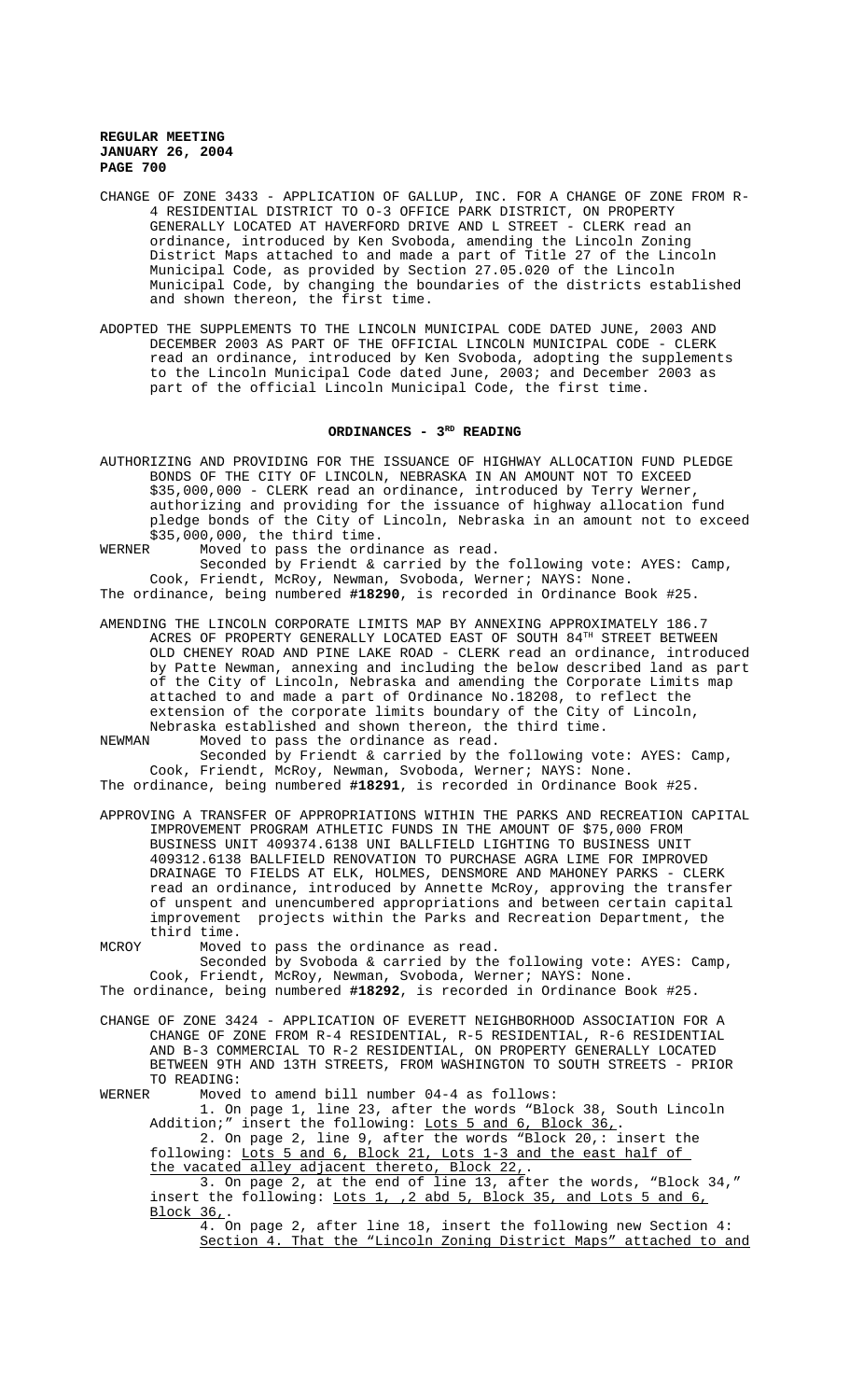made a part of Title 27 of the Lincoln Municipal Code by and they are hereby amended by changing the boundaries of the districts established and shown on said Maps as follows:

Lots 1 and 2, Block 36, South Lincoln Addition, Lincoln, Lancaster County, Nebraska:

be and it hereby is transferred from the B-3 Commercial District to the R-2 Residential District and is hereby made a part of the R-2 Residential District and governed by all the provisions and regulations pertaining to the R-2 Residential District.

5. On page 2, line 19, renumber Section 4 as Section 5. Seconded by Svoboda & carried by the following vote: AYES: Cook, Friendt, McRoy, Newman, Svoboda, Werner; NAYS: Camp.

CLERK Read an ordinance, introduced by Annette McRoy, amending the Lincoln Zoning District Maps attached to and made a part of Title 27 of the Lincoln Municipal Code, as provided by Section 27.05.020 of the Lincoln Municipal Code, by changing the boundaries of the districts established and shown thereon, the third time. MCROY Moved to pass the ordinance as amended.

Seconded by Friendt & carried by the following vote: AYES: Camp, Cook, Friendt, McRoy, Newman, Svoboda, Werner; NAYS: None. The ordinance, being numbered **#18293**, is recorded in Ordinance Book #25.

NAMING THE STUB STREETS ON O STREET NEAR 63RD STREET AS NORTH 63RD STREET AND SOUTH 63RD STREET AND NAMING THE STUB STREETS ON O STREET NEAR 68TH STREET AS NORTH 68TH STREET AND SOUTH 68TH STREET - CLERK read an ordinance, introduced by Annette McRoy, to name the stub streets on O Street near  $63^{rd}$  Street and  $68^{th}$  Street as North  $63^{rd}$  Street, and South 68th Street, as recommended by the Street Name Committee, the third time.

MCROY Moved to pass the ordinance as read. Seconded by Svoboda & carried by the following vote: AYES: Camp, Cook, Friendt, McRoy, Newman, Svoboda, Werner; NAYS: None. The ordinance, being numbered **#18294**, is recorded in Ordinance Book #25.

AMENDING SECTION 14.80.110 OF THE LINCOLN MUNICIPAL CODE RELATING TO SNOW AND ICE REMOVAL TO PROVIDE THAT THE SIDEWALK INSPECTOR SHALL PLACE A WRITTEN NOTICE ON THE FRONT DOOR OR OTHER CONSPICUOUS PLACE ON THE PROPERTY ORDERING THE SIDEWALKS ALONG THE SAME OR ANY PORTION THEREOF TO BE CLEARED IMMEDIATELY AND PROVIDING A DEADLINE TO COMPLETE THE SAME OF NOT LESS THAN TWELVE HOURS AFTER POSTING THE SAME - CLERK read an ordinance, introduced by Annette McRoy, amending Section 14.80.110 of the Lincoln Municipal Code relating to snow and ice removal to provide that the Sidewalk Inspector shall place a written notice on the front door or other conspicuous place on the property ordering the sidewalks along the same or any portion thereof to be cleared immediately and providing a deadline to complete the same of not less than twelve hours after posting the same; and repealing Section 14.80.110 of the Lincoln Municipal Code as hitherto existing, the third time.

MCROY Moved to pass the ordinance as read. Patte Newman stated for the record, "my only concern is, this is a great idea, I'm just hoping, and Allan has confirmed, that they will work with the elderly folks who do have a problem getting their lawn care people out there in a timely manner, so I have gotten that commitment and that is for the record".

Seconded by Svoboda & carried by the following vote: AYES: Camp, Cook, Friendt, McRoy, Newman, Svoboda, Werner; NAYS: None. The ordinance, being numbered **#18295**, is recorded in Ordinance Book #25.

APPROVING A FIVE YEAR/5,000 HOUR LEASE-PURCHASE AGREEMENT BETWEEN THE CITY AND DEERE CREDIT INC. FOR A 90 HORSE POWER CLASS BACKHOE LOADER FOR USE BY THE PUBLIC WORKS AND UTILITIES WATER DIVISION IN CONSTRUCTION AND MAINTENANCE PROJECTS - CLERK read an ordinance, introduced by Annette McRoy, accepting and approving a five-year/5,000 hour lease agreement between the City of Lincoln, Nebraska and Deere Credit, Inc. for a 90 horse power class backhoe loader for use by the Public Works & Utilities Water Division, the third time.

MCROY Moved to pass the ordinance as read. Seconded by Friendt & carried by the following vote: AYES: Camp, Cook, Friendt, McRoy, Newman, Svoboda, Werner; NAYS: None.

The ordinance, being numbered **#18296**, is recorded in Ordinance Book #25.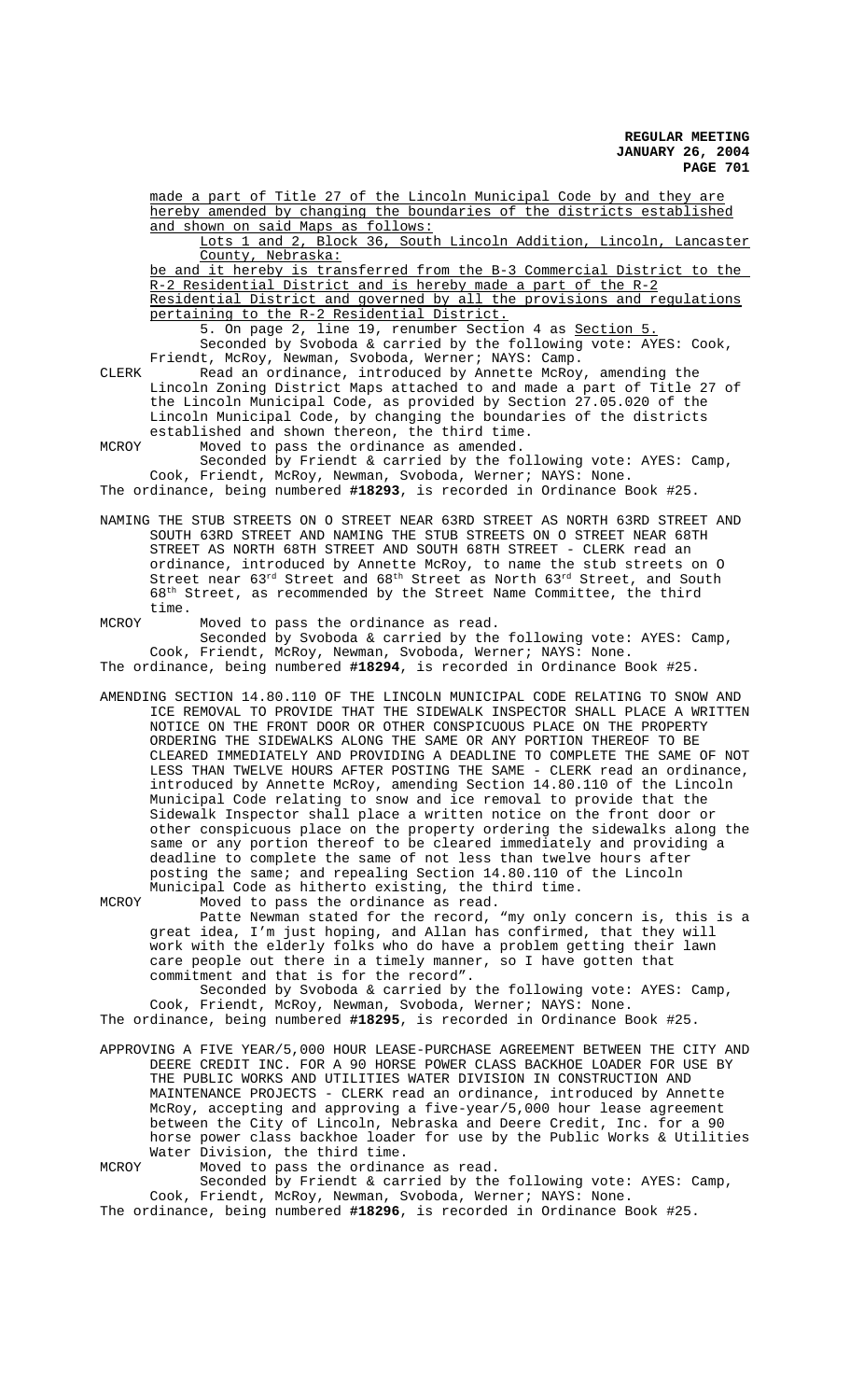APPROVING A FIVE YEAR/5,000 HOUR LEASE-PURCHASE AGREEMENT BETWEEN THE CITY AND DEERE CREDIT INC. FOR AN ARTICULATED FRAME FOUR-WHEEL DRIVE MOTOR GRADER FOR USE BY THE PARKS AND RECREATION DEPARTMENT IN CONSTRUCTION AND MAINTENANCE PROJECTS - CLERK read an ordinance, introduced by Annette McRoy, accepting and approving a five-year/5,000 hour lease agreement between the city of Lincoln, Nebraska and Deere Credit, Inc. for a Four-Wheel Drive Articulated Frame Motor Grader for use by the Public Works & Utilities Water Division, the third time. MCROY Moved to pass the ordinance as read.

Seconded by Friendt & carried by the following vote: AYES: Camp, Cook, Friendt, McRoy, Newman, Svoboda, Werner; NAYS: None. The ordinance, being numbered **#18297**, is recorded in Ordinance Book #25.

#### **MISCELLANEOUS BUSINESS**

## **PENDING -**

SVOBODA Moved to extend the Pending List to February 2, 2004. Seconded by Friendt & carried by the following vote: AYES: Camp, Cook, Friendt, McRoy, Newman, Svoboda, Werner; NAYS: None.

### **UPCOMING RESOLUTIONS -**

SVOBODA Moved to approve the resolutions to have Public Hearing on February 2, 2004. Seconded by Friendt & carried by the following vote: AYES: Camp, Cook, Friendt, McRoy, Newman, Svoboda, Werner; NAYS: None.

## **ADJOURNMENT 6:30 P.M.**

SVOBODA Moved to adjourn the City Council meeting of January 26, 2004. Seconded by Friendt & carried by the following vote: AYES: Camp, Cook, Friendt, McRoy, Newman, Svoboda, Werner; NAYS: None. So ordered.

Joan E. Ross, CMC, City Clerk

Jamie Neddenriep, Senior Office Assistant

\_\_\_\_\_\_\_\_\_\_\_\_\_\_\_\_\_\_\_\_\_\_\_\_\_\_\_\_\_\_\_\_\_\_\_\_\_\_\_\_\_\_\_\_\_\_\_